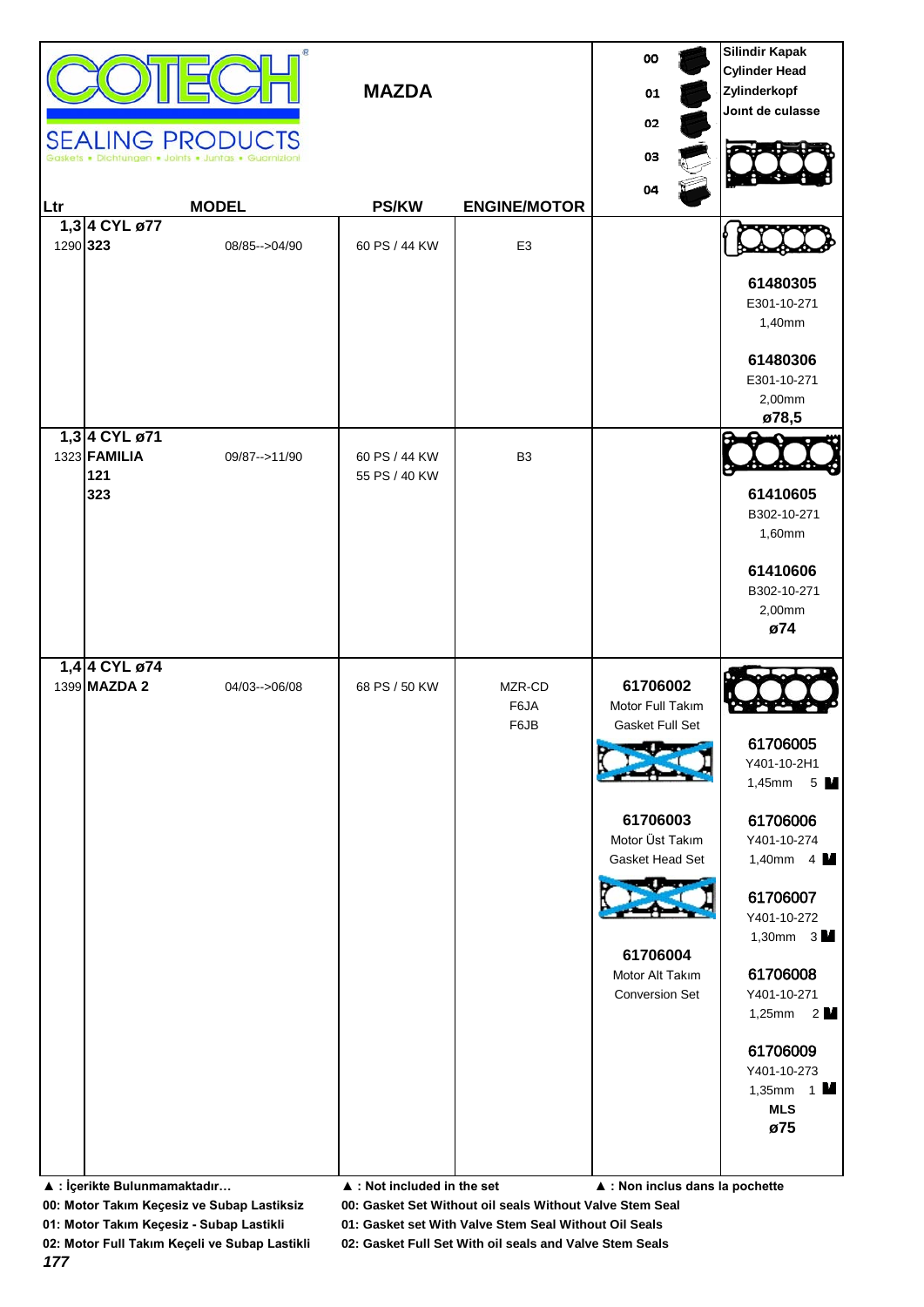

NOT: Katalogdaki Orijinal Kodlar Referans Amacıyla Kullanılmıştır.Lütfen COTECH Kodlarını Kullanınız. Original codes used for reference only.Please use COTECH codes for orders. The context of the codes for orders.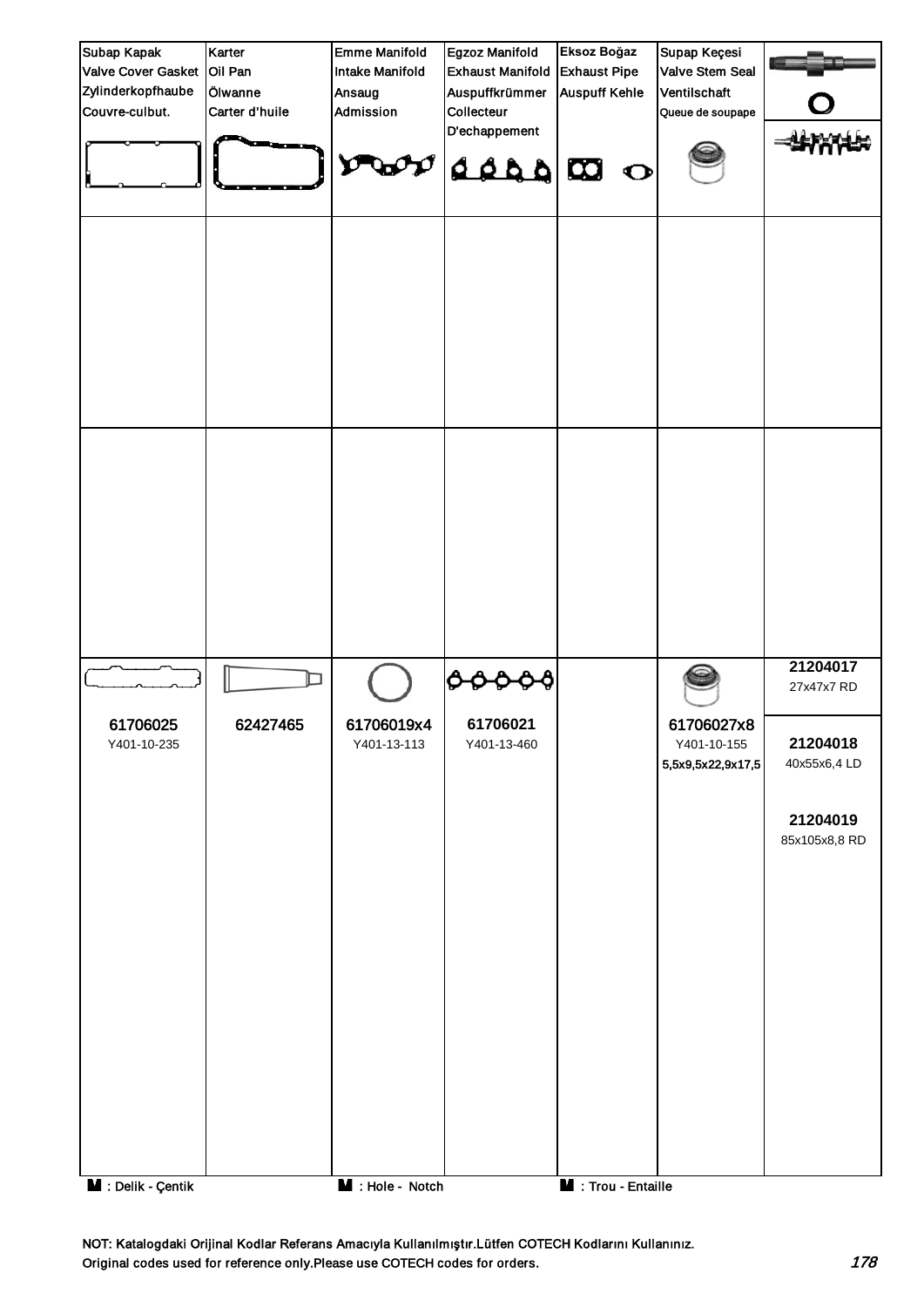|          | <b>SEALING PRODUCTS</b><br>Dichtungen . Joints . Juntas . Guarnizioni              | Œ                | <b>MAZDA</b>                                                      |                                    | 00<br>01<br>02<br>03<br>04      | <b>Silindir Kapak</b><br><b>Cylinder Head</b><br>Zylinderkopf<br>Joint de culasse |
|----------|------------------------------------------------------------------------------------|------------------|-------------------------------------------------------------------|------------------------------------|---------------------------------|-----------------------------------------------------------------------------------|
| Ltr      |                                                                                    | <b>MODEL</b>     | <b>PS/KW</b>                                                      | <b>ENGINE/MOTOR</b>                |                                 |                                                                                   |
| 1490 323 | 1,5 4 CYL ø77<br><b>GLC</b><br><b>FAMILIA</b><br><b>FAMILIA TURBO</b><br>323 TURBO | 05/85 -- > 05/89 | 75 PS / 55 KW<br>88 PS / 65 KW<br>95 PS / 70 KW<br>115 PS / 85 KW | E <sub>5</sub><br>E <sub>5</sub> T |                                 | 61480305<br>E301-10-271<br>1,40mm<br>61480306<br>E301-10-271<br>2,00mm<br>ø78,5   |
|          | 1,5 4 CYL ø78<br>1490 818                                                          | 1972-->1977      | 100 PS / 73 KW                                                    | <b>NA</b>                          | 61420002<br>8051-99-100         | 61420005<br>R201-10-271F<br>1,50mm<br>61420006<br>R201-10-271F<br>2,00mm<br>ø80   |
|          | ▲ : İçerikte Bulunmamaktadır                                                       |                  | $\blacktriangle$ : Not included in the set                        |                                    | ▲ : Non inclus dans la pochette |                                                                                   |

**01: Motor Takım Keçesiz - Subap Lastikli 01: Gasket set With Valve Stem Seal Without Oil Seals**

**02: Motor Full Takım Keçeli ve Subap Lastikli 02: Gasket Full Set With oil seals and Valve Stem Seals**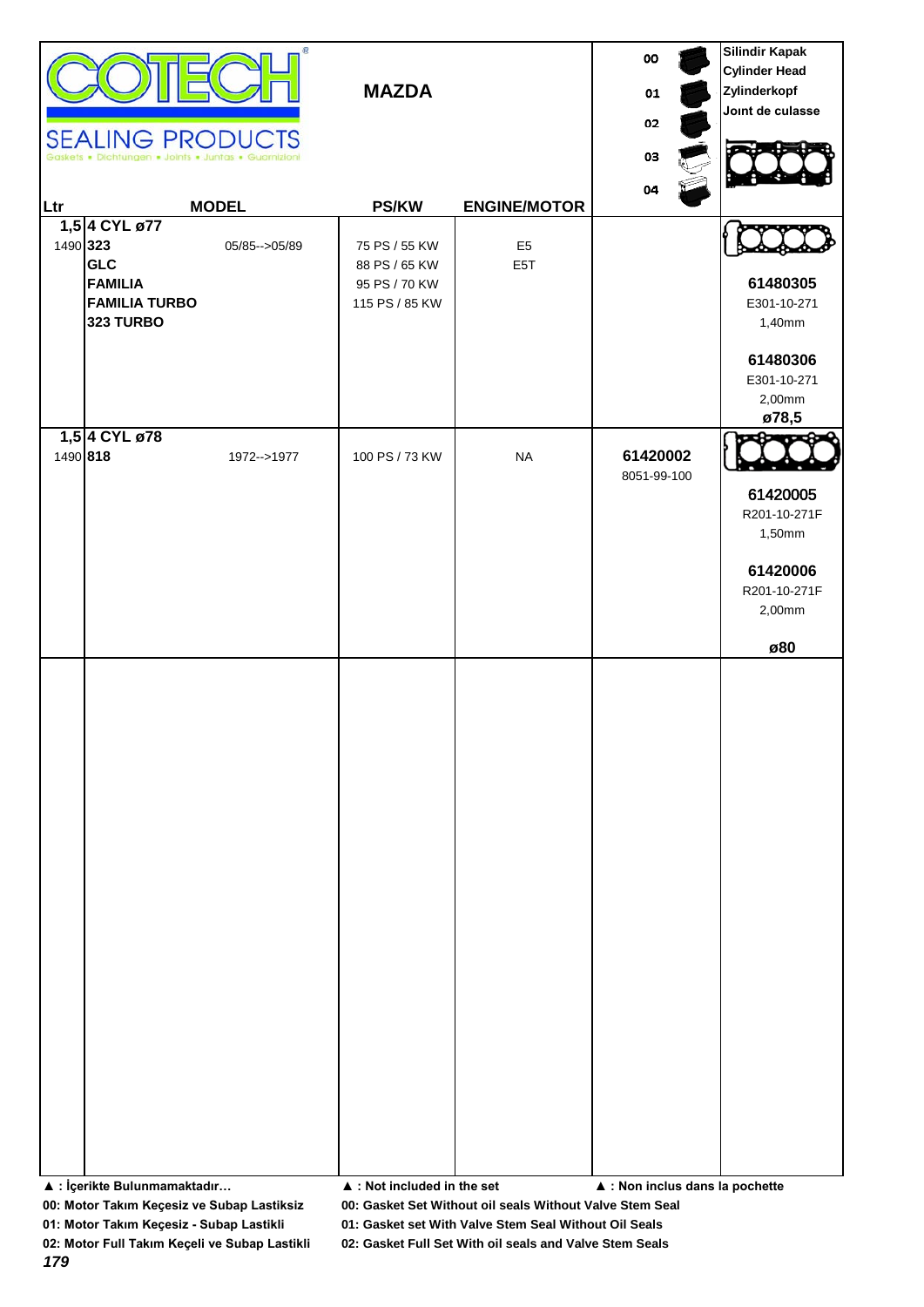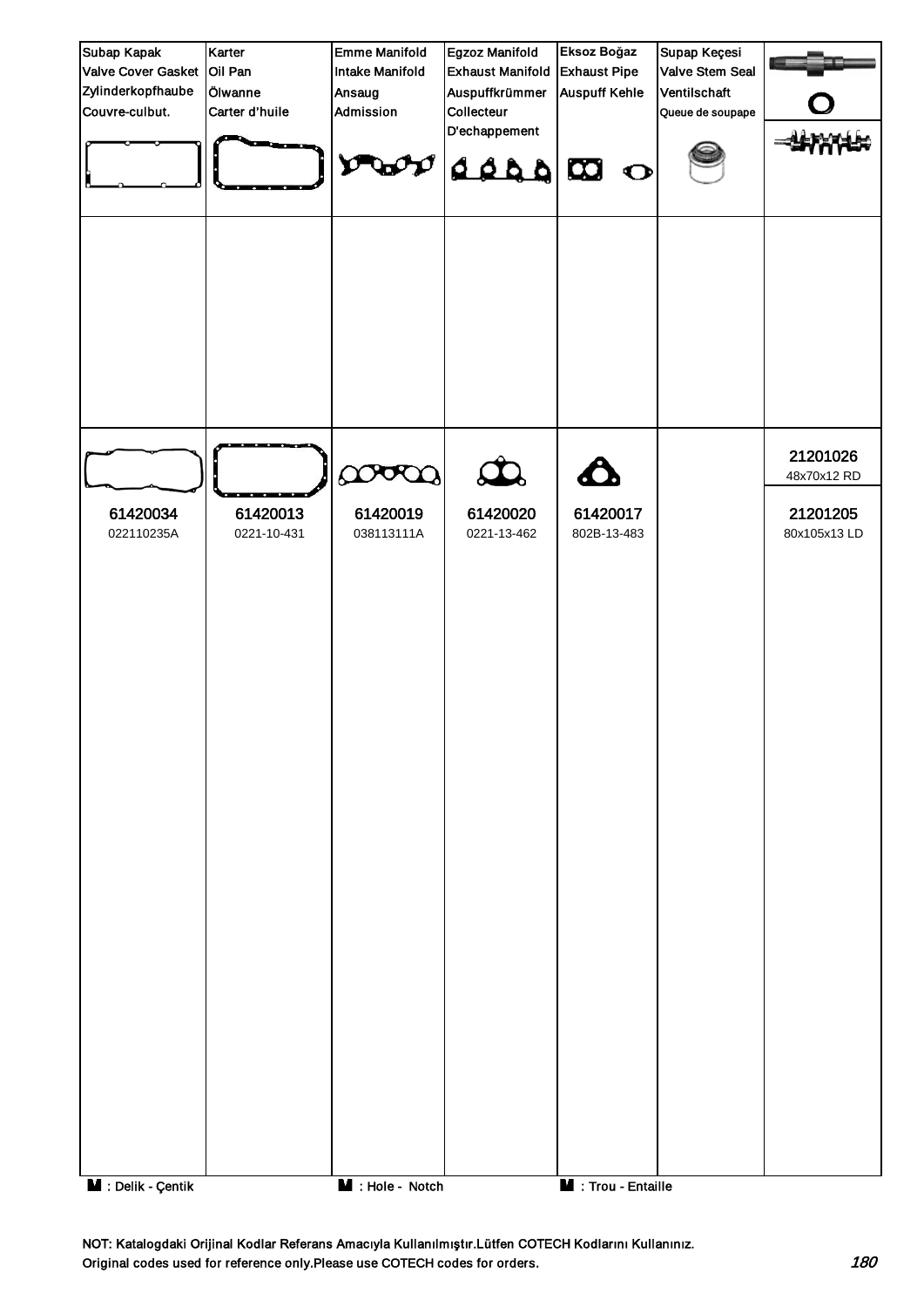|     |                                                                             | <b>SEALING PRODUCTS</b> | <b>MAZDA</b>                                                 |                     | 00<br>01<br>02<br>03                                                                                                                                                                                        | <b>Silindir Kapak</b><br><b>Cylinder Head</b><br>Zylinderkopf<br>Joint de culasse                                                                                                                                                                       |
|-----|-----------------------------------------------------------------------------|-------------------------|--------------------------------------------------------------|---------------------|-------------------------------------------------------------------------------------------------------------------------------------------------------------------------------------------------------------|---------------------------------------------------------------------------------------------------------------------------------------------------------------------------------------------------------------------------------------------------------|
| Ltr |                                                                             | <b>MODEL</b>            | <b>PS/KW</b>                                                 | <b>ENGINE/MOTOR</b> | 04                                                                                                                                                                                                          |                                                                                                                                                                                                                                                         |
|     | 1,5 4 CYL ø78<br>1498 323 16 V<br>(DOCH)                                    | 09/98 -- > 01/01        | 88 PS / 65 KW                                                | ZL                  |                                                                                                                                                                                                             | 61420205<br>ZL01-10-271A<br>1,20mm<br>FIBER / FIBRE<br>61420206<br>ZL01-10-271A<br>2,00mm                                                                                                                                                               |
|     |                                                                             |                         |                                                              |                     |                                                                                                                                                                                                             | FIBER /FIBRE<br>ø79,5                                                                                                                                                                                                                                   |
|     | 1,5 4 CYL ø78<br>1498 MAZDA 2 16V<br>(DOCH)                                 | $10/07 - >$             | 103 PS / 76 KW                                               | ZY-DE<br>ZY-VE      |                                                                                                                                                                                                             | 61420105<br>ZY01-10-271A<br>1,20mm<br>FIBER / FIBRE<br>ø79,5                                                                                                                                                                                            |
|     | 1,6 4 CYL ø75<br>1560 MAZDA 3 16V<br>(DOCH)<br>▲ : İçerikte Bulunmamaktadır | 06/04 -- > 06/09        | 109 PS / 80 KW<br>$\blacktriangle$ : Not included in the set | Y601                | 61707002<br>Motor Full Takım<br>Gasket Full Set<br>سيدال المسا<br>61707003<br>Motor Üst Takım<br>Gasket Head Set<br>61706004<br>Motor Alt Takım<br><b>Conversion Set</b><br>▲ : Non inclus dans la pochette | 61707005<br>Y601-10-2H1<br>1,45mm 5 $M$<br>61707006<br>Y601-10-274<br>1,40mm 4 <b>M</b><br>61707007<br>Y601-10-272<br>1,30mm 3 M<br>61707008<br>Y601-10-271<br>1,25mm 2 $\blacksquare$<br>61707009<br>Y601-10-273<br>1,35mm 1<br>м<br><b>MLS</b><br>ø76 |

**01: Motor Takım Keçesiz - Subap Lastikli 01: Gasket set With Valve Stem Seal Without Oil Seals**

**02: Motor Full Takım Keçeli ve Subap Lastikli 02: Gasket Full Set With oil seals and Valve Stem Seals**

*181*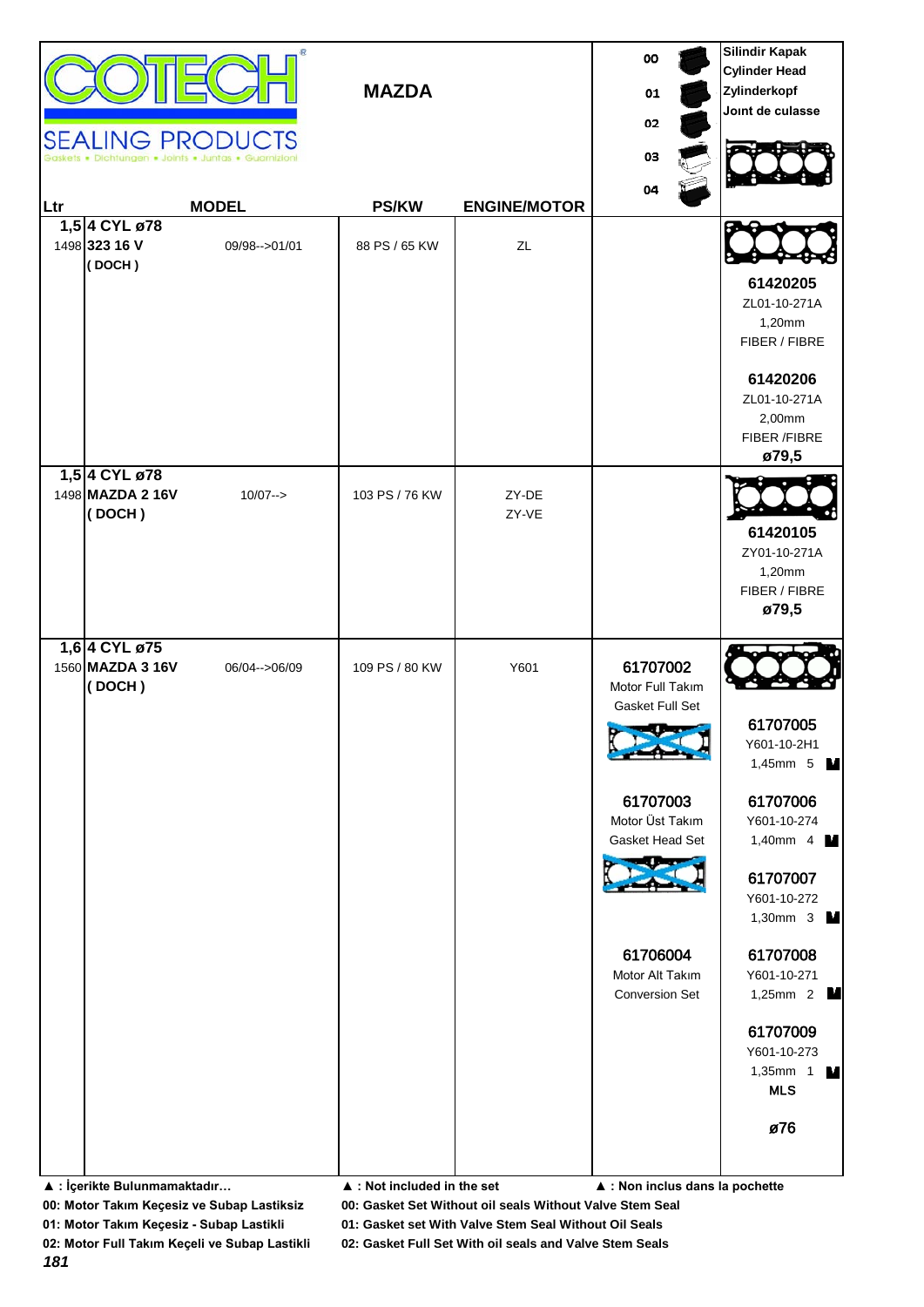

NOT: Katalogdaki Orijinal Kodlar Referans Amacıyla Kullanılmıştır.Lütfen COTECH Kodlarını Kullanınız. Original codes used for reference only.Please use COTECH codes for orders. 182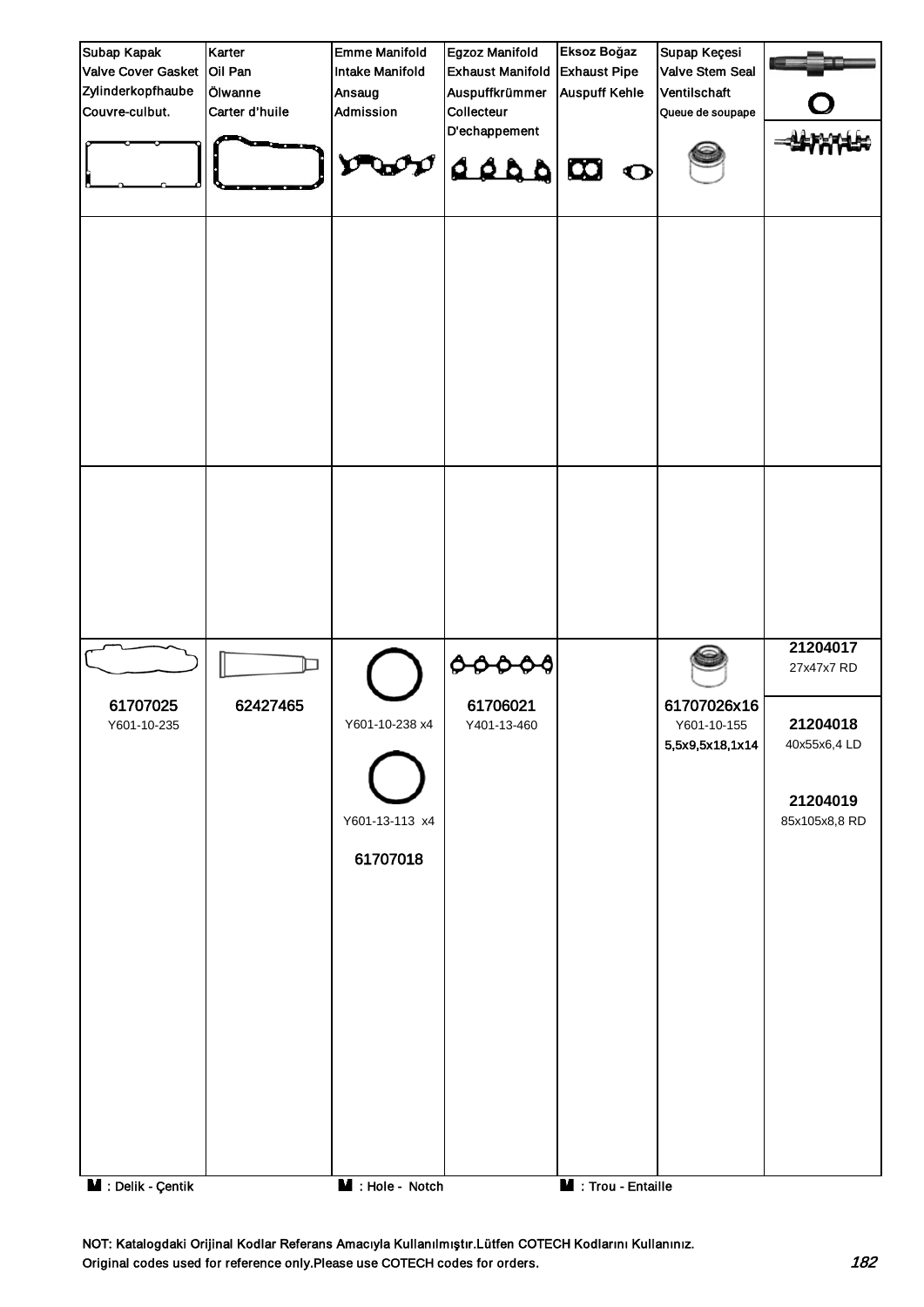|     |                                                                             | <b>SEALING PRODUCTS</b><br><b>MODEL</b>                                          | <b>MAZDA</b><br><b>PS/KW</b>                                 | <b>ENGINE/MOTOR</b>          | 00<br>01<br>02<br>03<br>04      | <b>Silindir Kapak</b><br><b>Cylinder Head</b><br>Zylinderkopf<br>Joint de culasse                                  |
|-----|-----------------------------------------------------------------------------|----------------------------------------------------------------------------------|--------------------------------------------------------------|------------------------------|---------------------------------|--------------------------------------------------------------------------------------------------------------------|
| Ltr | 1,6 4 CYL ø78                                                               |                                                                                  |                                                              |                              |                                 |                                                                                                                    |
|     | 1586 616<br>626<br>818<br><b>B</b> 1600<br><b>CAPELLA</b><br><b>PICK-UP</b> | 1970->1978<br>1979->1982<br>1971->1978<br>1971->1975<br>1971->1975<br>1971->1975 | 75 PS / 55 KW                                                | <b>NA</b>                    | 61420002<br>8051-99-100         | 61420005<br>R201-10-271F<br>1,50mm<br>61420006<br>R201-10-271F<br>2,00mm<br>ø80                                    |
|     | 1,6 4 CYL ø81                                                               |                                                                                  |                                                              |                              |                                 |                                                                                                                    |
|     | 1587 CAPELLA<br>626<br>(SOCH)                                               | 11/82-->09/87                                                                    | 80 PS / 59 KW                                                | F <sub>6</sub>               |                                 | 61420505<br>F501-10-F271<br>1,80mm<br>ø83,5                                                                        |
|     | 1,6 4 CYL ø79<br>1596 MAZDA 2 16V<br>(DOCH)                                 | $10/03 - >$                                                                      | 101 PS 74 KW                                                 | C6<br><b>FYJA</b>            |                                 | 62218205<br>1 305 949<br>1,20mm<br>FIBER / FIBRE<br>ø80                                                            |
|     | 1,6 4 CYL ø78<br>1597 PROTEGE 16V<br>323<br>(DOCH)                          | $01/01 - >05/04$                                                                 | 98 PS / 72 KW<br>95 PS / 70 KW                               | ZM                           |                                 | 61420205<br>ZL01-10-271A<br>1,20mm<br>FIBER / FIBRE<br>61420206<br>ZL01-10-271A<br>2,00mm<br>FIBER /FIBRE<br>ø79,5 |
|     | 1,6 4 CYL ø78                                                               |                                                                                  |                                                              |                              |                                 |                                                                                                                    |
|     | 1598 MAZDA 3 16V<br>(DOCH)<br>▲ : İçerikte Bulunmamaktadır                  | $10/03 - >$                                                                      | 105 PS / 77 KW<br>$\blacktriangle$ : Not included in the set | Z <sub>6</sub><br>B6ZE<br>LF | ▲ : Non inclus dans la pochette | 61420105<br>ZY01-10-271A<br>1,20mm<br>FIBER / FIBRE<br>ø79,5                                                       |

**01: Motor Takım Keçesiz - Subap Lastikli 01: Gasket set With Valve Stem Seal Without Oil Seals**

**02: Motor Full Takım Keçeli ve Subap Lastikli 02: Gasket Full Set With oil seals and Valve Stem Seals**

*183*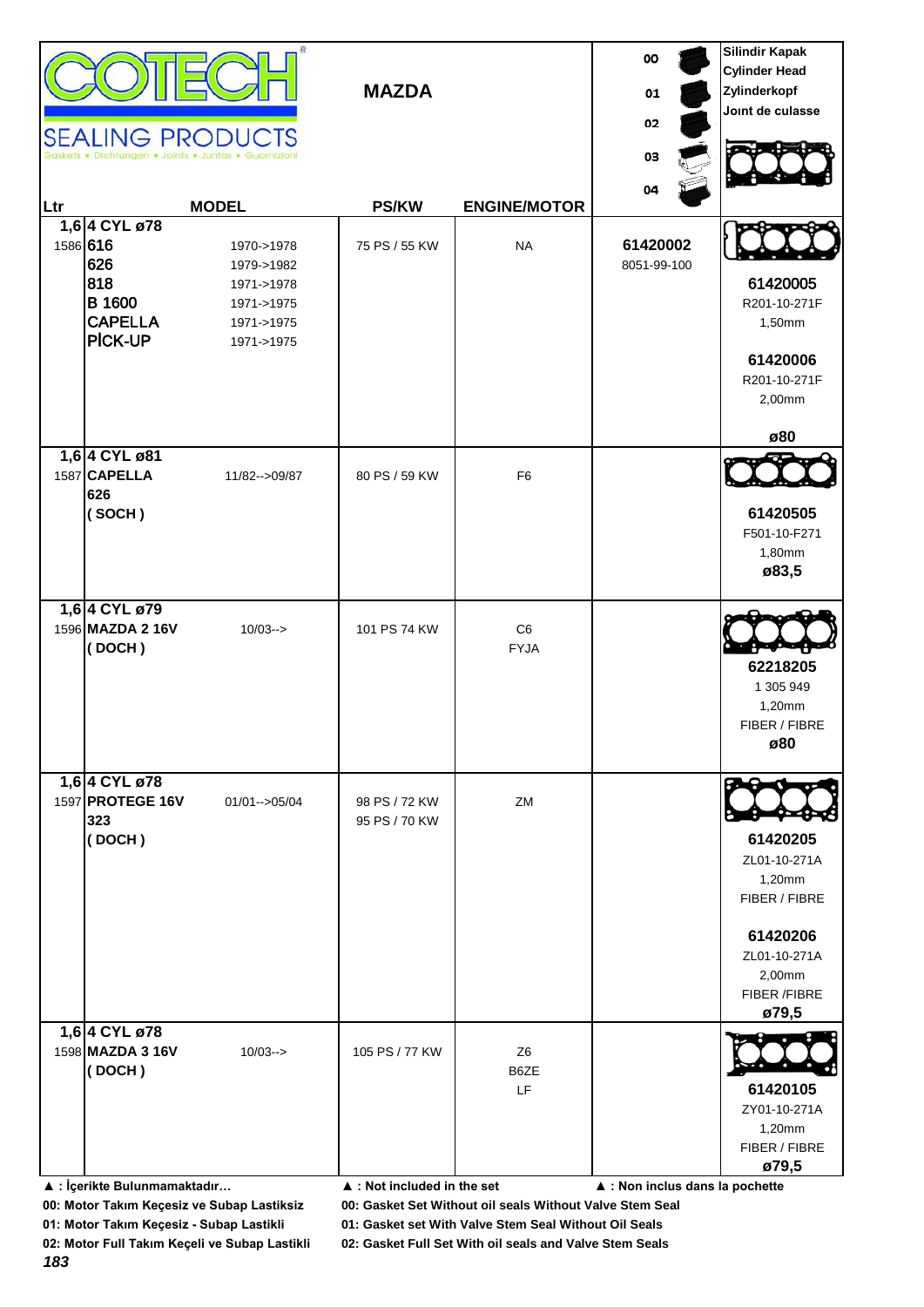| Subap Kapak                     | Karter                  | <b>Emme Manifold</b>   | Egzoz Manifold                | Eksoz Boğaz             | Supap Keçesi     |                          |
|---------------------------------|-------------------------|------------------------|-------------------------------|-------------------------|------------------|--------------------------|
| Valve Cover Gasket Oil Pan      |                         | <b>Intake Manifold</b> | <b>Exhaust Manifold</b>       | <b>Exhaust Pipe</b>     | Valve Stem Seal  |                          |
| Zylinderkopfhaube               | Ölwanne                 | Ansaug                 | Auspuffkrümmer                | <b>Auspuff Kehle</b>    | Ventilschaft     |                          |
| Couvre-culbut.                  | Carter d'huile          | Admission              | Collecteur                    |                         | Queue de soupape |                          |
|                                 |                         |                        | D'echappement<br><b>OBALA</b> | $\bullet$               |                  |                          |
|                                 |                         | poop                   | $\mathbf{\Omega}$             |                         |                  | 21201026<br>48x70x12 RD  |
| 61420034<br>022110235A          | 61420013<br>0221-10-431 | 61420019<br>038113111A | 61420020<br>0221-13-462       | 61420017<br>802B-13-483 |                  | 21201205<br>80x105x13 LD |
|                                 |                         |                        |                               |                         |                  |                          |
|                                 |                         |                        |                               |                         |                  |                          |
|                                 |                         |                        |                               |                         |                  |                          |
|                                 |                         |                        |                               |                         |                  |                          |
|                                 |                         |                        |                               |                         |                  |                          |
|                                 |                         |                        |                               |                         |                  |                          |
|                                 |                         |                        |                               |                         |                  |                          |
|                                 |                         |                        |                               |                         |                  |                          |
|                                 |                         |                        |                               |                         |                  |                          |
| $\blacksquare$ : Delik - Çentik |                         | M : Hole - Notch       |                               | M : Trou - Entaille     |                  |                          |

NOT: Katalogdaki Orijinal Kodlar Referans Amacıyla Kullanılmıştır.Lütfen COTECH Kodlarını Kullanınız. Original codes used for reference only.Please use COTECH codes for orders. 184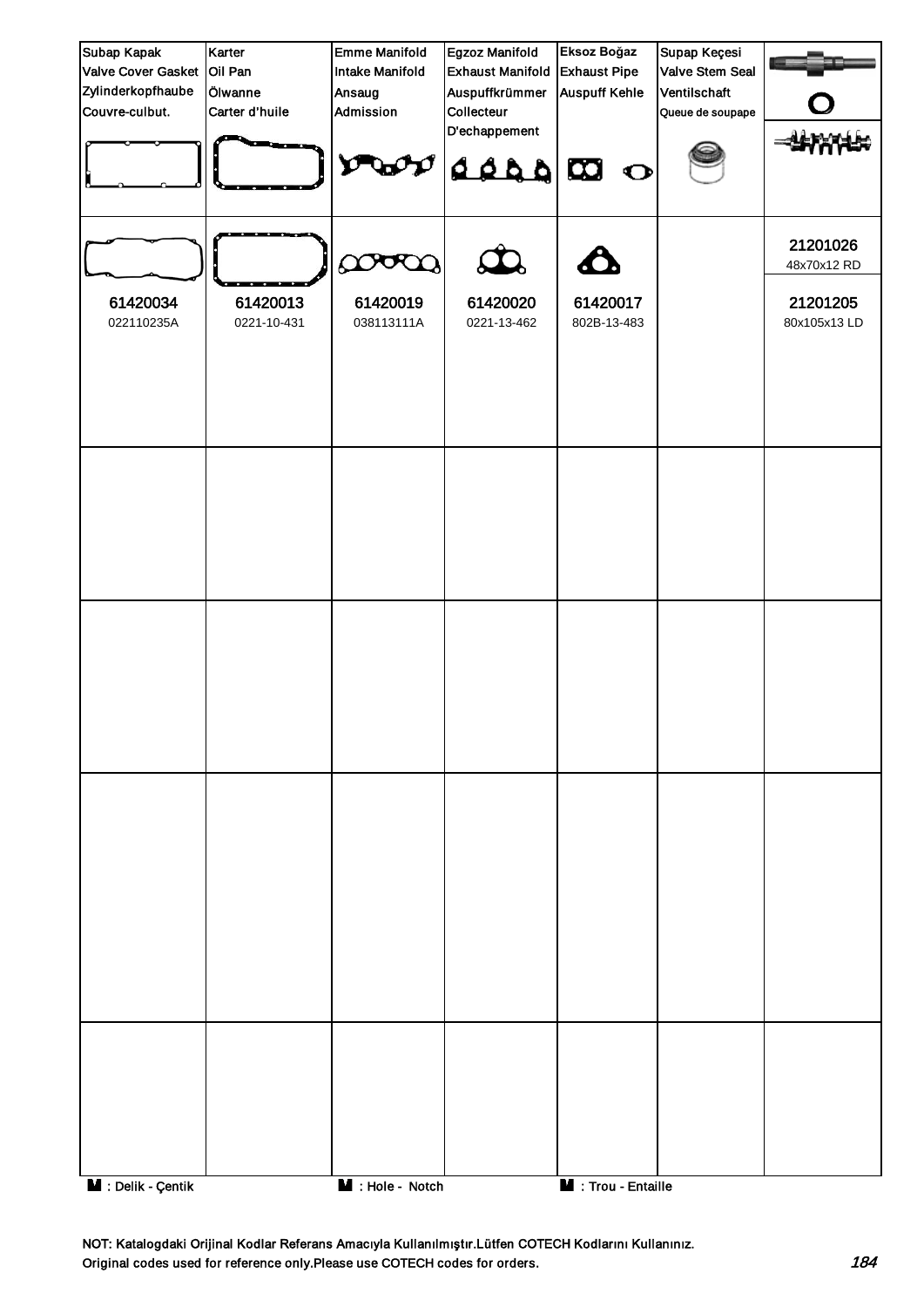|          |                                                                                              | <b>SEALING PRODUCTS</b>           | <b>MAZDA</b>                                                      |                                                                                     | 00<br>01<br>02<br>03            | <b>Silindir Kapak</b><br><b>Cylinder Head</b><br>Zylinderkopf<br>Joint de culasse |
|----------|----------------------------------------------------------------------------------------------|-----------------------------------|-------------------------------------------------------------------|-------------------------------------------------------------------------------------|---------------------------------|-----------------------------------------------------------------------------------|
| Ltr      |                                                                                              | <b>MODEL</b>                      | <b>PS/KW</b>                                                      | <b>ENGINE/MOTOR</b>                                                                 | 04                              |                                                                                   |
| 1598 323 | 1,6 4 CYL ø78<br>(SOCH)                                                                      | 09/89 -- > 10/94                  | 84 PS / 62 KW<br>88 PS / 65 KW                                    | B <sub>6</sub>                                                                      |                                 | 61480205<br>0B61L10271A<br>1,30mm<br>ø79,5                                        |
|          | 1,8 4 CYL ø86<br>1789 CAPELLA<br>626<br>929<br>(SOCH)                                        | $08/87--$                         | 90 PS / 66 KW                                                     | F <sub>8</sub>                                                                      |                                 | 61420305<br>F202-10-271<br>1,40mm<br>61420306<br>F202-10-271<br>1,80mm<br>ø87,5   |
|          | 2,0 4 CYL ø86<br>1998 626 12V<br>929 12V<br><b>CAPELLA</b><br>E 2000<br>(SOCH)               | 03/83 -- > 05/03                  | 120 PS / 88 KW<br>82 PS / 60 KW                                   | <b>FE</b><br>FA<br>FEV4<br><b>FE18</b><br><b>FE58</b><br><b>FE60</b><br><b>FE61</b> |                                 | 61420305<br>F202-10-271<br>1,40mm<br>61420306<br>F202-10-271<br>1,80mm<br>ø87,5   |
|          | 2,0 4 CYL ø86<br>1998 626 16V<br><b>CAPELLA 16V</b><br>(DOCH)                                | 06/87 -- > 05/92                  | 148 PS / 109 KW<br>140 PS / 103 KW                                | <b>FE</b>                                                                           |                                 | 61410305<br>0K013 10 271<br>1,20mm<br>FIBER / FIBRE<br>ø87,5                      |
|          | 2,0 4 CYL ø86<br>1998 E 2000<br>626<br><b>CAPELLA</b>                                        | 10/92-->04/97<br>01/83 -- > 02/88 | 75 PS / 55 KW<br>63 PS / 46 KW                                    | RF                                                                                  | 61410000<br>RF01-99-100         | 61410005<br>R201-10-271A<br>ø87,5                                                 |
|          | 2,0 4 CYL ø87,5<br>1999 MAZDA 6 16V<br>MAZDA 3 16V<br>(DOCH)<br>▲ : İçerikte Bulunmamaktadır | 06/02-->02/05                     | 141 PS / 104 KW<br>150 PS / 110 KW<br>▲ : Not included in the set | <b>LF17</b><br><b>LF18</b>                                                          | ▲ : Non inclus dans la pochette | 61420405<br>1 229 872<br>1,20mm<br>FIBER / FIBRE<br>ø89                           |

**01: Motor Takım Keçesiz - Subap Lastikli 01: Gasket set With Valve Stem Seal Without Oil Seals**

**02: Motor Full Takım Keçeli ve Subap Lastikli 02: Gasket Full Set With oil seals and Valve Stem Seals**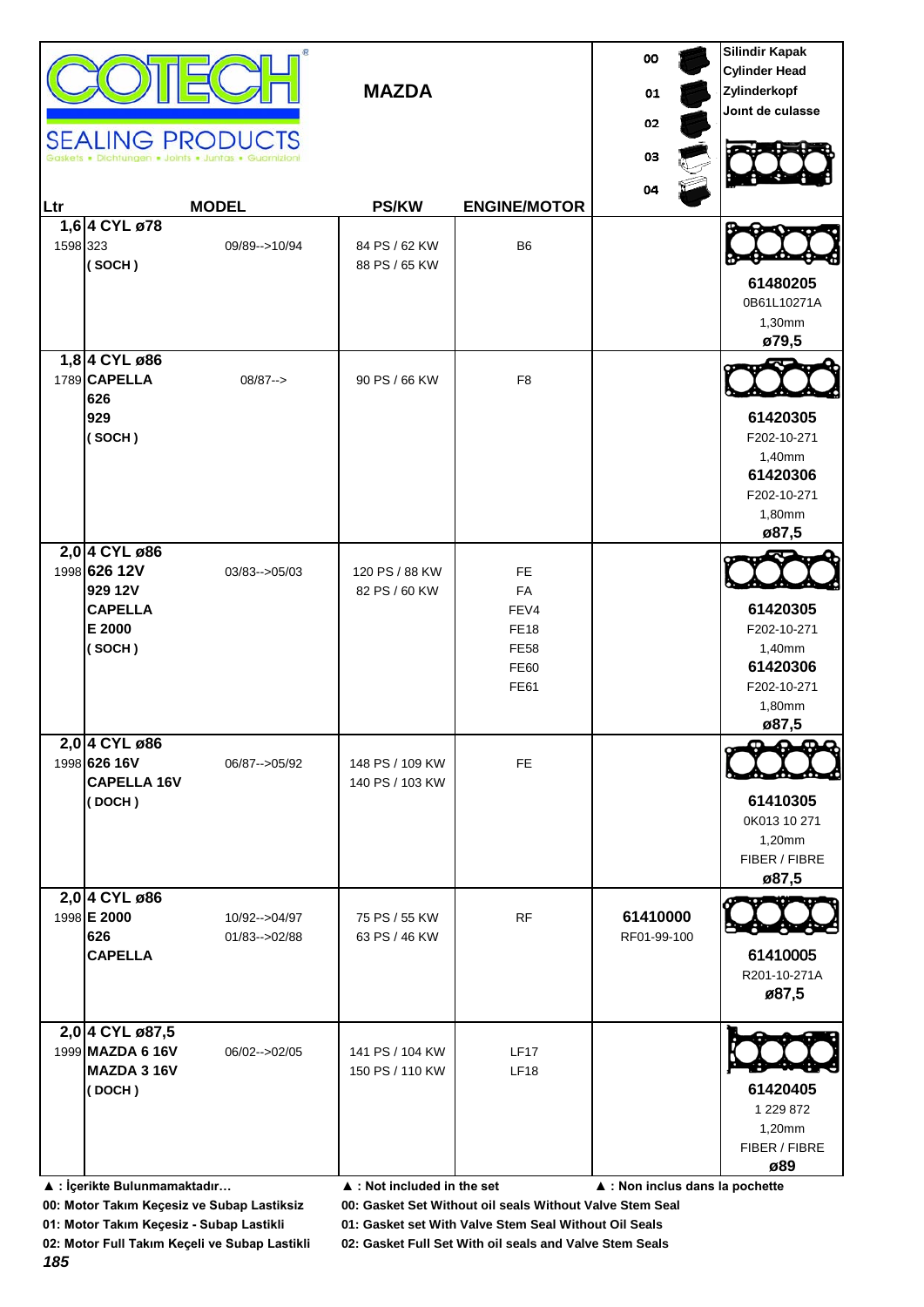

NOT: Katalogdaki Orijinal Kodlar Referans Amacıyla Kullanılmıştır.Lütfen COTECH Kodlarını Kullanınız. Original codes used for reference only.Please use COTECH codes for orders. 186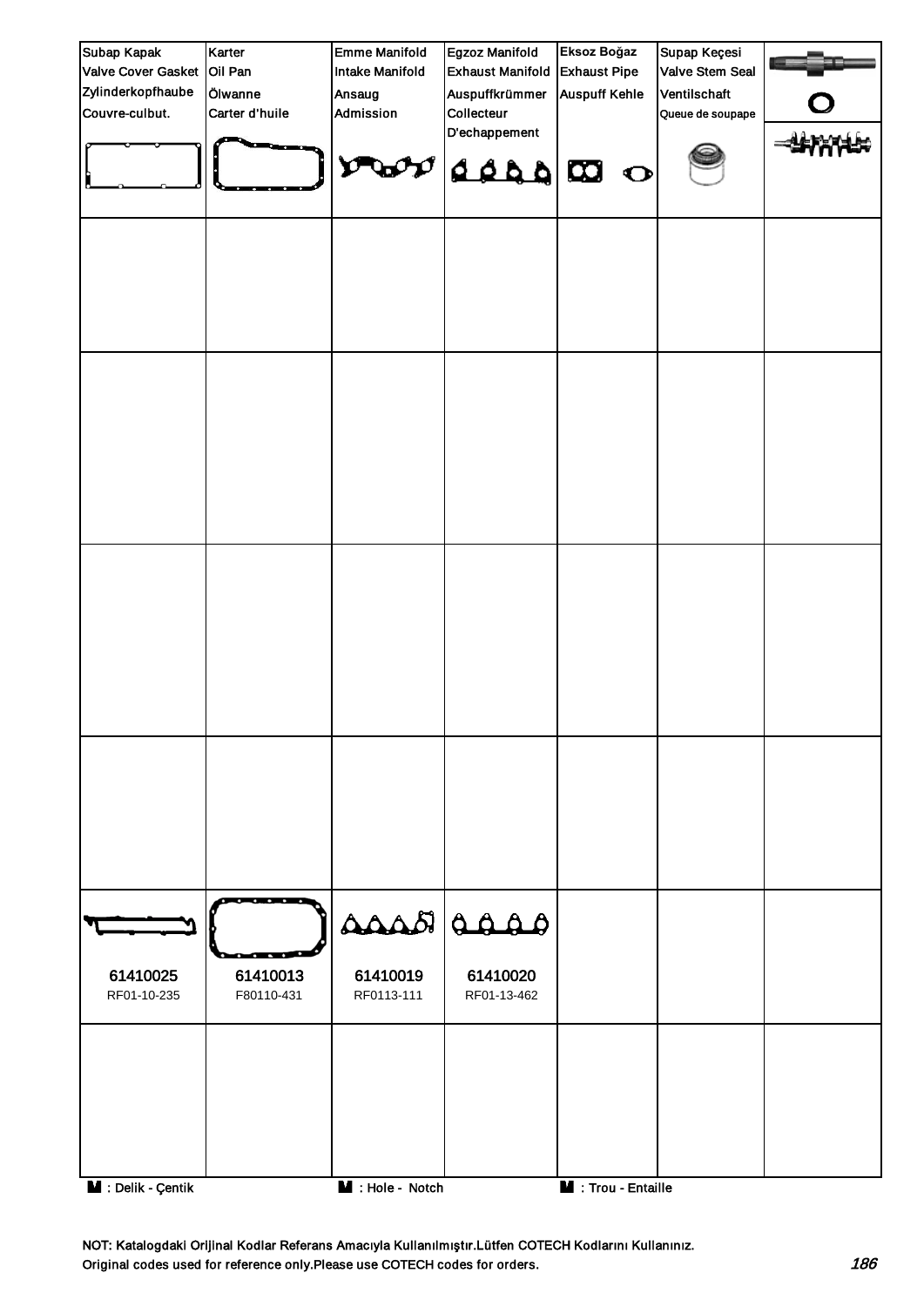|     | <b>SEALING PRODUCTS</b>                                                                                        |                   | <b>MAZDA</b>                                                             |                                    | 00<br>01<br>02<br>03            | <b>Silindir Kapak</b><br><b>Cylinder Head</b><br>Zylinderkopf<br>Joint de culasse |
|-----|----------------------------------------------------------------------------------------------------------------|-------------------|--------------------------------------------------------------------------|------------------------------------|---------------------------------|-----------------------------------------------------------------------------------|
| Ltr |                                                                                                                | <b>MODEL</b>      | <b>PS/KW</b>                                                             | <b>ENGINE/MOTOR</b>                | 04                              |                                                                                   |
|     | 2,2 4 CYL ø86<br>2184 929<br><b>B2200</b><br><b>626 TURBO 12V</b><br>MX-6 TURBO 12V<br><b>BT-50</b><br>929 12V | 11/87 -- > 11/96  | 115 PS / 85 KW                                                           | F <sub>2</sub><br>F <sub>2</sub> L |                                 | 61420305<br>F202-10-271<br>1,40mm<br>61420306                                     |
|     | 626 12V<br>(SOCH)                                                                                              |                   |                                                                          |                                    |                                 | F202-10-271<br>1,80mm<br>ø87,5                                                    |
|     | 2,2 4 CYL ø86<br>2184 E 2200<br><b>B</b> 2200                                                                  | $01/84 - > 05/03$ | 71 PS / 52 KW<br>63 PS / 46 KW                                           | R2<br>R203<br>R207<br>R281<br>R290 | 61410000<br>RF01-99-100         | 61410005<br>R201-10-271A<br>FIBER / FIBRE<br>ø87,5                                |
|     | 2,2 4 CYL ø89<br>2209 B 2200<br><b>LUCE</b>                                                                    | 1979-->1981       | 63 PS / 46 KW                                                            | S <sub>2</sub>                     |                                 | 61480005<br>0527-10-271A<br>ø97                                                   |
|     | 2,2 4 CYL ø87,5<br>2261 MAZDA 6 16V<br><b>MPV 16V</b><br><b>TRIBUTE 16V</b><br>(DOCH)                          | 07/02-->08/07     | 150 PS / 110 KW<br>141 PS / 104 KW<br>166 PS / 122 KW<br>162 PS / 119 KW | L <sub>3</sub>                     |                                 | 61420405<br>1 229 872<br>1,20mm<br>FIBER / FIBRE<br>ø89                           |
|     | 2,5 4 CYL ø89<br>2522 E 2500                                                                                   | 1973-->1977       | 81 PS / 77 KW                                                            | XA                                 | 61480000<br>0527-99-100         | 61480005<br>0527-10-271A<br>ø97                                                   |
|     | 2,7 4 CYL ø89<br>2701 E 2700                                                                                   | 1973-->1977       | 81 PS / 77 KW                                                            | XB                                 | 61480000<br>0527-99-100         | 61480005<br>0527-10-271A<br>ø97                                                   |
|     | ▲ : İçerikte Bulunmamaktadır                                                                                   |                   | $\blacktriangle$ : Not included in the set                               |                                    | ▲ : Non inclus dans la pochette |                                                                                   |

**01: Motor Takım Keçesiz - Subap Lastikli 01: Gasket set With Valve Stem Seal Without Oil Seals**

**02: Motor Full Takım Keçeli ve Subap Lastikli 02: Gasket Full Set With oil seals and Valve Stem Seals**